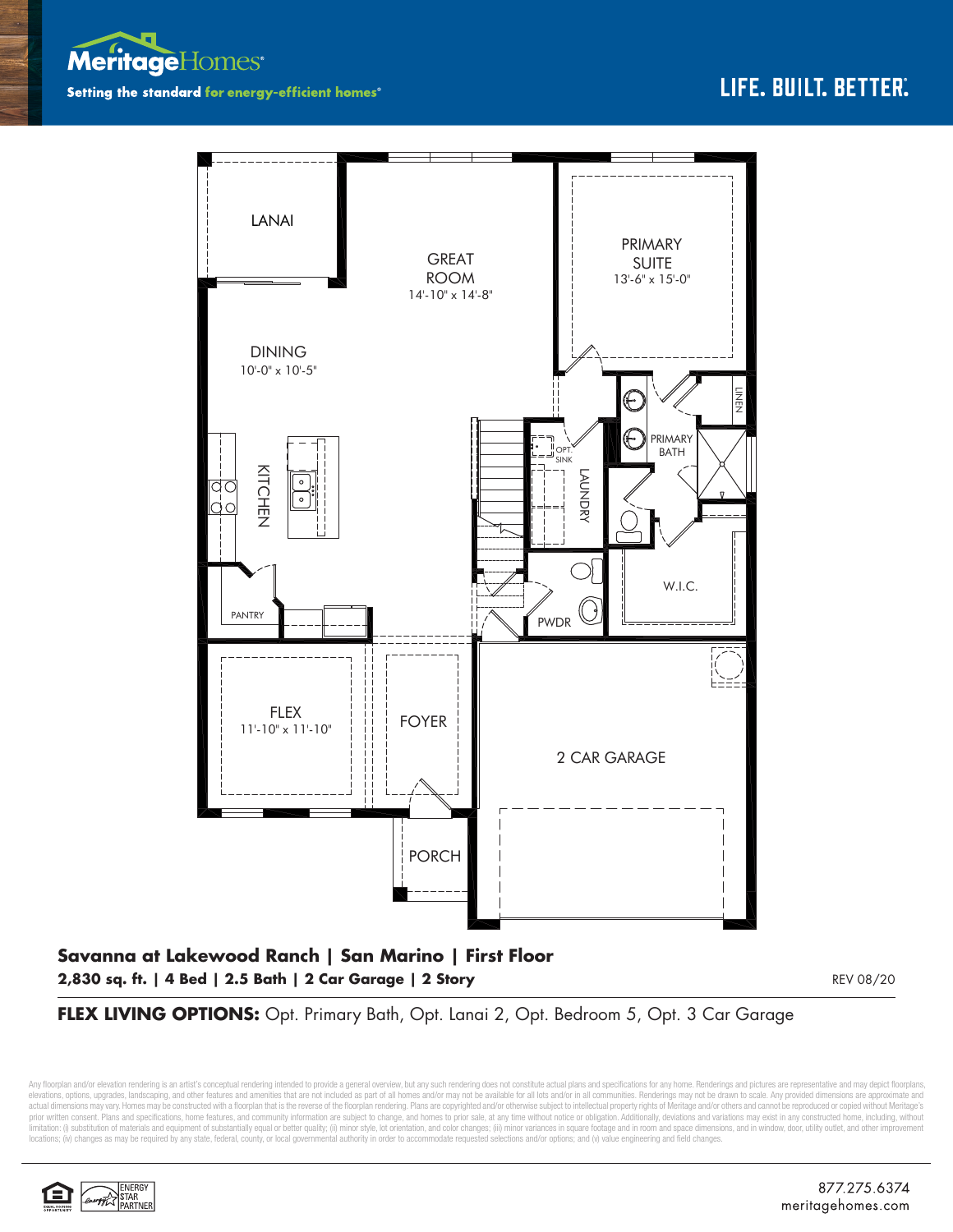



## **Savanna at Lakewood Ranch | San Marino | Second Floor 2,830 sq. ft. | 4 Bed | 2.5 Bath | 2 Car Garage | 2 Story**

REV 08/20

## FLEX LIVING OPTIONS: Opt. Primary Bath, Opt. Lanai 2, Opt. Bedroom 5, Opt. 3 Car Garage

Any floorplan and/or elevation rendering is an artist's conceptual rendering intended to provide a general overview, but any such rendering does not constitute actual plans and specifications for any home. Renderings and p elevations, options, upgrades, landscaping, and other features and amenities that are not included as part of all homes and/or may not be available for all lots and/or in all communities. Renderings may not be drawn to sca limitation: (i) substitution of materials and equipment of substantially equal or better quality; (ii) minor style, lot orientation, and color changes; (iii) minor variances in square footage and in room and space dimensio locations; (iv) changes as may be required by any state, federal, county, or local governmental authority in order to accommodate requested selections and/or options; and (v) value engineering and field changes.